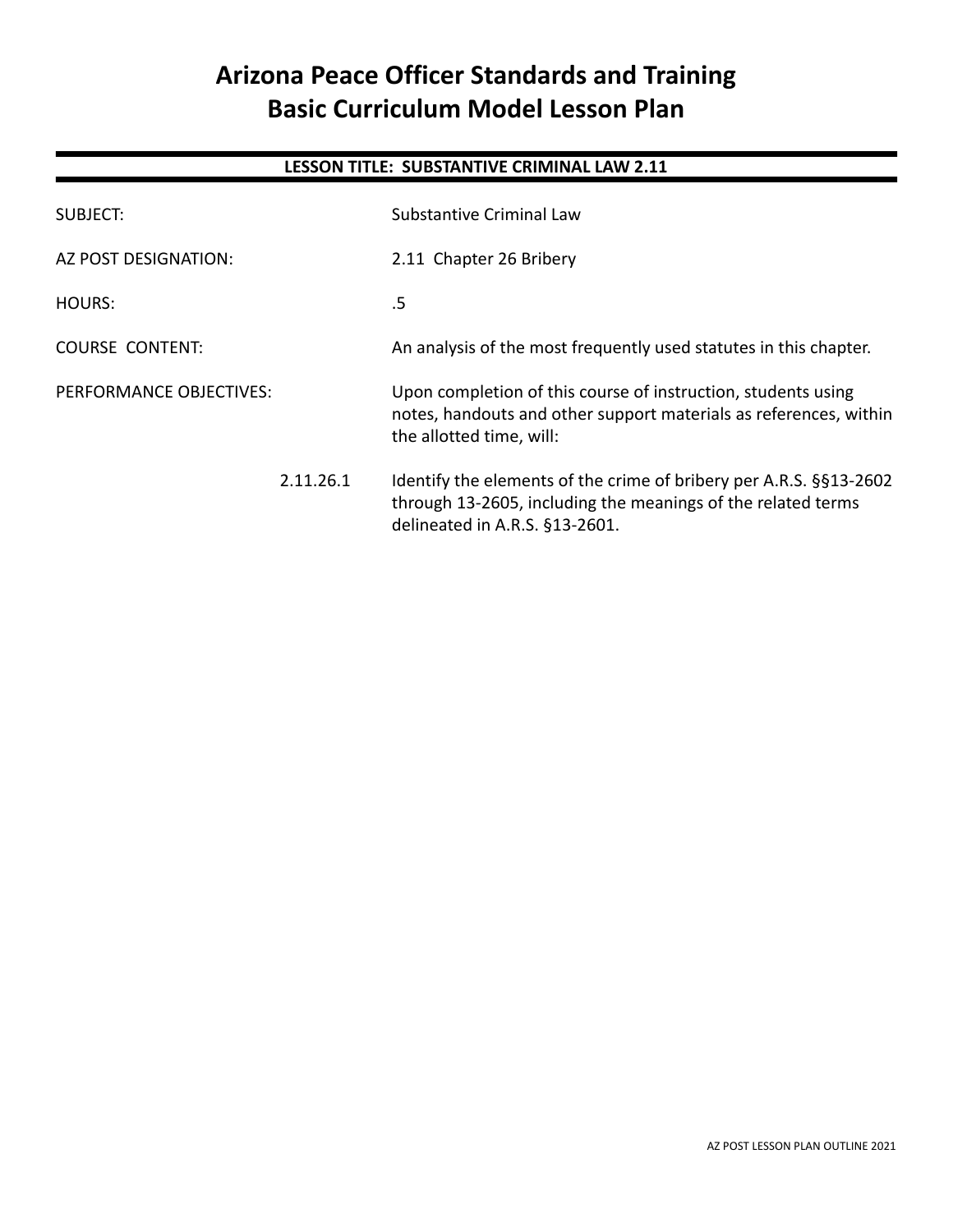# **LESSON TITLE: SUBSTANTIVE CRIMINAL LAW CHAPTER 26 BRIBERY PAGE: 2**

| DATE FIRST PREPARED:                                     | November 2000                                            |                                           |
|----------------------------------------------------------|----------------------------------------------------------|-------------------------------------------|
| <b>PREPARED BY:</b>                                      | <b>SME Committee</b>                                     |                                           |
| <b>REVIEWED - REVISED:</b>                               | <b>SME Committee</b>                                     | DATE: May 2002                            |
| <b>REVIEWED - REVISED:</b>                               | AZ POST (Word)                                           | DATE: June 2003                           |
| <b>REVIEWED - REVISED:</b>                               | SME Committee (hours changed)                            | DATE: October 2006                        |
| <b>REVIEWED - REVISED:</b><br><b>REVIEWED - REVISED:</b> | <b>SME Committee</b><br><b>SME Committee</b>             | DATE: January 2009<br>DATE: November 2011 |
| <b>REVIEWED - REVISED:</b>                               | <b>SME Committee</b>                                     | DATE: August 2019                         |
| REVIEWED - REVISED:                                      | <b>SME Committee</b>                                     | DATE: March 2021                          |
| <b>REVIEWED - REVISED:</b>                               | AZPOST (DocX)                                            | DATE: January 2022                        |
| REVIEWED - REVISED:                                      |                                                          | DATE:                                     |
| AZ POST - APPROVAL:                                      | <b>Steve Enteman</b>                                     | DATE: August 2019                         |
| AZ POST - APPROVAL:                                      | Mandy Faust                                              | DATE: March 2021                          |
| <b>INSTRUCTOR REFERENCES:</b>                            | A.R.S. Title 13                                          |                                           |
| <b>CLASS LEVEL:</b>                                      | Student                                                  |                                           |
| <b>TRAINING AIDS:</b>                                    | http://www.azleg.gov/ArizonaRevisedStatutes.asp          |                                           |
| <b>INSTRUCTIONAL STRATEGY:</b>                           | Interactive lecture                                      |                                           |
| <b>SUCCESS CRITERIA:</b>                                 | 70% or higher on a written, multiple-choice examination. |                                           |
| <b>COMPUTER FILE NAME:</b>                               | 2-11 Ch 26 Bribery                                       |                                           |
| DATE RELEASED TO THE SHARE FILE:                         | May 27, 2022                                             |                                           |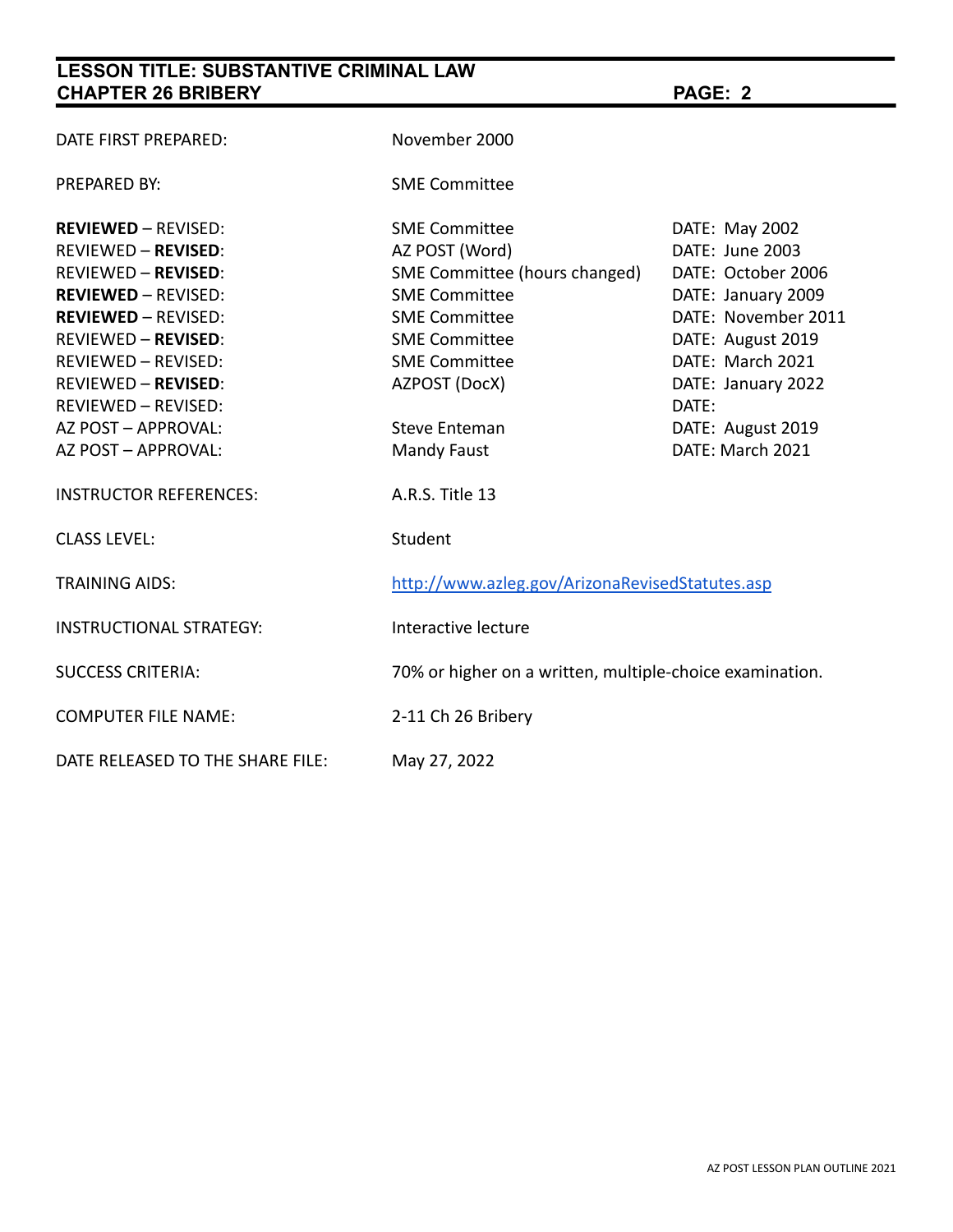### **I. INTRODUCTION**

- A. Instructor (self) introduction.
- B. Preview of performance objectives. *INSTRUCTOR NOTE: Use if taught as a "Stand alone" lesson plan.*

### **II. 13-2601 – DEFINITIONS P. O. 2.11.26.1**

- A. Employee includes a person employed by an enterprise or an agent or fiduciary of a principle.
- B. Employer includes an enterprise or principle.
- C. Party officer means a person who holds any position or office in a political party, whether by election, appointment or otherwise.

### **III. 13-2602 – BRIBERY OF A PUBLIC SERVANT OR PARTY OFFICER P. O. 2.11.26.1**

- A. A person commits this offense if, with corrupt intent:
	- 1. Such person offers, confers or agrees to confer any benefit upon a public servant or party officer with the intent to influence the public servant's or party officer's vote, opinion, judgment, exercise of discretion or other action in his/her official capacity as a public servant or party officer; or
	- 2. A public servant or party officer, who solicits, accepts or agrees to accept any benefit upon an agreement or understanding that his/her vote, opinion, judgement, exercise of discretion or other action as a public servant or party officer may thereby be influenced.
	- 3. It is no defense to a prosecution under this section that a person sought to be influenced was not qualified to act in the desired way because such person had not yet assumed office, lacked jurisdiction or for any other reason.
	- 4. This is a felony.

### **IV. 13-2603 – TRADING IN PUBLIC OFFICE P. O. 2.11.26.1**

- A. A person commits trading in public office if, with corrupt intent:
	- 1. Such person offers, confers or agrees to confer any benefit upon such public servant or party officer upon an agreement or understanding that he/she will or may be appointed to a public office or designated or nominated as a candidate for public office; or
	- 2. A public servant or party officer, who solicits, accepts or agrees to accept any benefit from another upon an agreement or understanding that that person will or may be AZ POST LESSON PLAN OUTLINE 2021